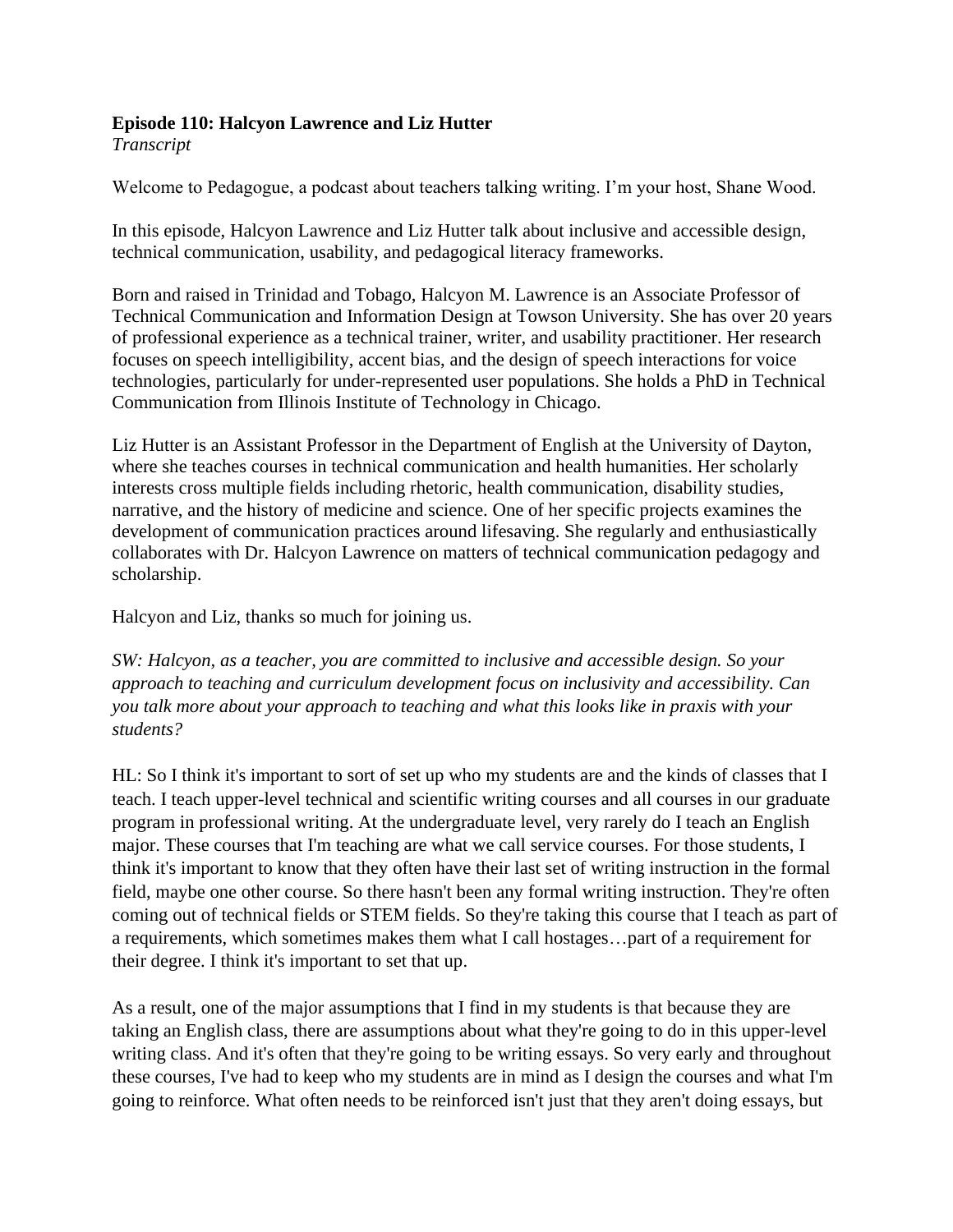that the writing that they're going to be doing in technical and scientific writing is task-oriented. It's about somebody coming to their writing to accomplish a particular task for a particular reason. I talk about the fact that my classroom and my curriculum is inclusive, that it is about inclusive and accessible design, which is about writing that centers the reader as a user.

I worked really hard to get my students to think about readers as users. Readers…who are not themselves or not their instructor or not their peers, but readers who have a very practical task that they need to accomplish. I know for all listeners of *Pedagogue* that that might not be novel, but for our students, it is such a new idea that there's somebody who's going to act on the writing that they're doing. Somebody who's going to make a decision based on the writing that they're doing is really novel. So, all of the major exercises that I do start with an objective and lead very quickly into getting students to think about audience…writing user profiles and keeping that central to the writing that we do.

## *SW: Liz, let's talk about your teaching a bit. What are some of your goals in teaching technical communication or some principles that guide your pedagogy?*

LH: I guess it's easy to piggyback on what Halcyon shared because there are some similarities. My context is a little bit different in that most of my technical communication courses…it is upper-level, but it's for the Health Science students or students who are in the Biological Sciences. So, like Hal, my students typically are not English majors, although my class is designated an English class and it has that designation of Eng. So, students already I think compartmentalize me in this course in a way that aligns with creative writing or we're going to read novels or write essays, which you know, through no fault of their own that has been their past experience in English. So it is a service class…this course, for my like pre-Med majors it's satisfying a required class in their curriculum, but it's also that curriculum is responding to Medical School requirements.

So Med School is saying students need an English class. This is in part how they…I think come to my class. Students who are in more of the Health Sciences, which is a different college where I am, that kind of encompasses a lot…pre-OT, pre-PT, nursing, those kinds of students. So the requirement is serving, I think a different function. Nonetheless students are in this class. I guess, that it's safe to say that they've been tasked with having this course as part of their curriculum, and they may not really understand why they're taking this, or the ways it might benefit them professionally.

In terms of principles though…because, again, like echoing Hal, my students, their most recent English class or writing class has most likely been freshman writing. And that emphasis there is on preparing them to write academically. And by that, I mean, where I talk about this with my students is they're doing analyses or comparisons, and the audience…they readily admit it's for the teacher. And for the purpose of…as they say, we want to get a good grade. When we start talking about it, the concept of a task driven form of communication is really unfamiliar to them because they're used to writing to demonstrate knowledge or mastery. They haven't made the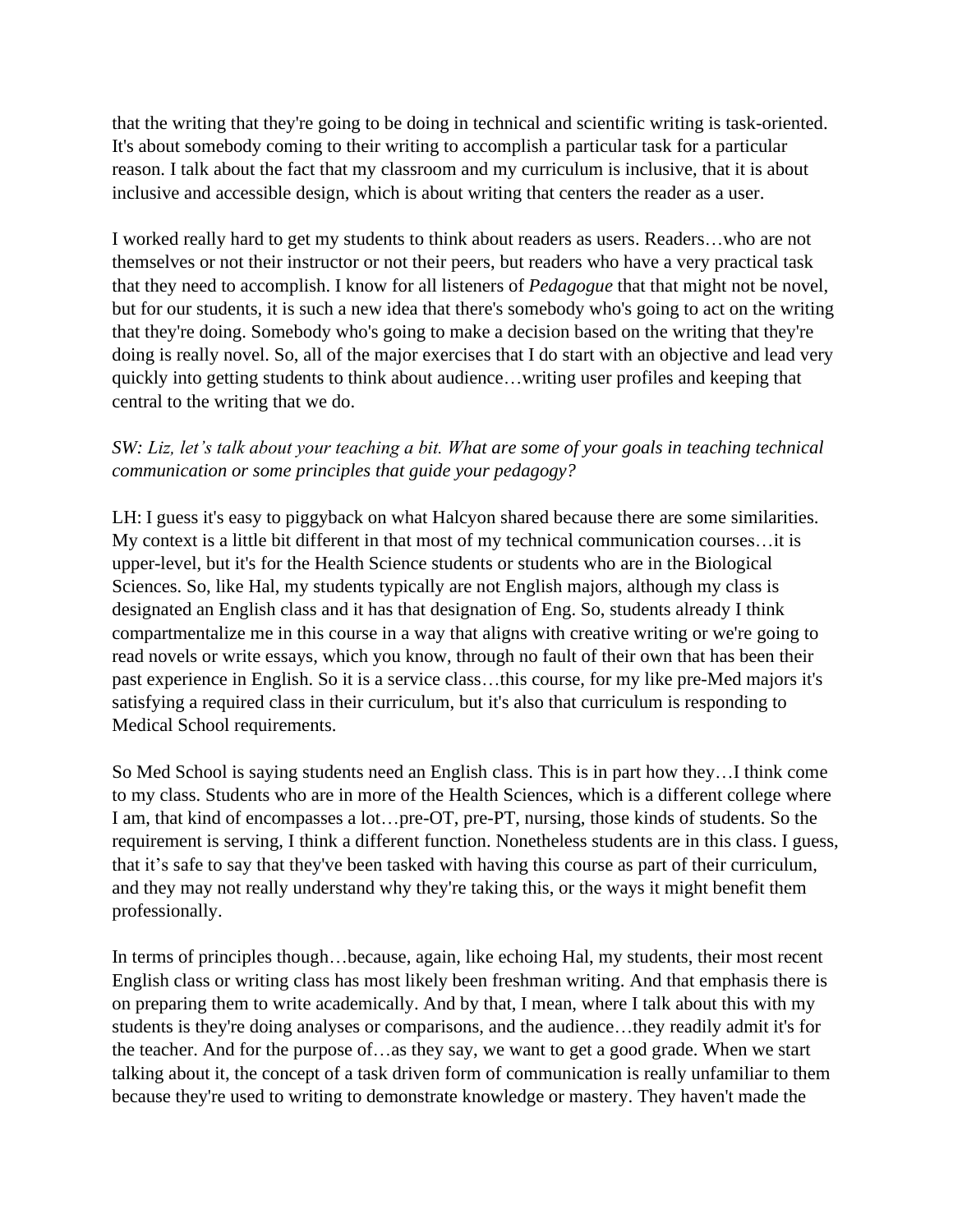shift that, again, their communication is driving some decision or action. Because I teach a Writing in the Health Professions course, when I talk about technical communication, I really bring it back to someone: A patient, a caregiver, a family member. What's at stake is a decision has to be made.

And sometimes that decision might be as ordinary as deciding what foods to incorporate in a new, low sodium diet. Or at the other end of the spectrum, there's more at stake and they're making a decision about a treatment option about end-of-life care or something like that. I try to make that clear very early on as a way to kind of, again, just break them out of this understanding that you're writing for the teacher and that my presence is really more...they're not writing for me. Then the second principle tied to this…to reiterate what Halcyon shared is the concept of a user as opposed to a reader. We talk about the difference between a reader and a user, but the idea of a user, again, I think is that it's not a passive activity. There is use going on. They are making a decision. Once I frame it as patients or caregivers, it becomes a little bit more familiar, but still the level of detail over the course of the semester we get into takes some time, because of course they'll think of their father or a friend or themselves as the patient or the user. It's difficult. It takes time to kind of carve away all of those assumptions that they have and really to get to a place where they're thinking of someone other than themselves. And what's at stake in doing that.

*SW: It sounds like both your pedagogies focus on the user. You both mentioned the word "user" as opposed to maybe what many of us think about in first-year writing as the reader or audience. What kinds of activities or assignments do you use that allow you to explore what it means to be a user and/or maybe in tech comm pedagogy what it means to center and focus on the concept of usability?* 

HL: One of the assignments that I have my upper-level writing students doing in Tech Comm, first, is to write a set of instructions. That's actually not unfamiliar to them. They write up labs and part of the process…one of the reasons they write up labs is for reproducibility. So the idea that somebody else can pick up a lab and follow their steps and get a similar outcome. That's not foreign to them. What is foreign to them is the fact that these instructions can and should be tested for reproducibility, for transparency, for accountability. As I mentioned, all of the assignments that I have them do start at the point of identifying purpose and identifying a clearly defined audience with a need. As Liz mentioned, getting them to think about why is this person picking up your set of instructions? What do they want to accomplish? Have them keep in mind their users as they write these instructions.

Then once that's done, I actually have them do usability tests. For the first time, students are getting to see somebody respond to their writing and this is not so different from peer review, where they may see their colleagues might have a reaction to an opinion about something, how they're right, they might move somebody to do something. It's often a very powerful experience. I've had students say I've never had somebody do something in response to what I have written. It's very empowering for them. It's also very powerful in that it removes me as the instructor in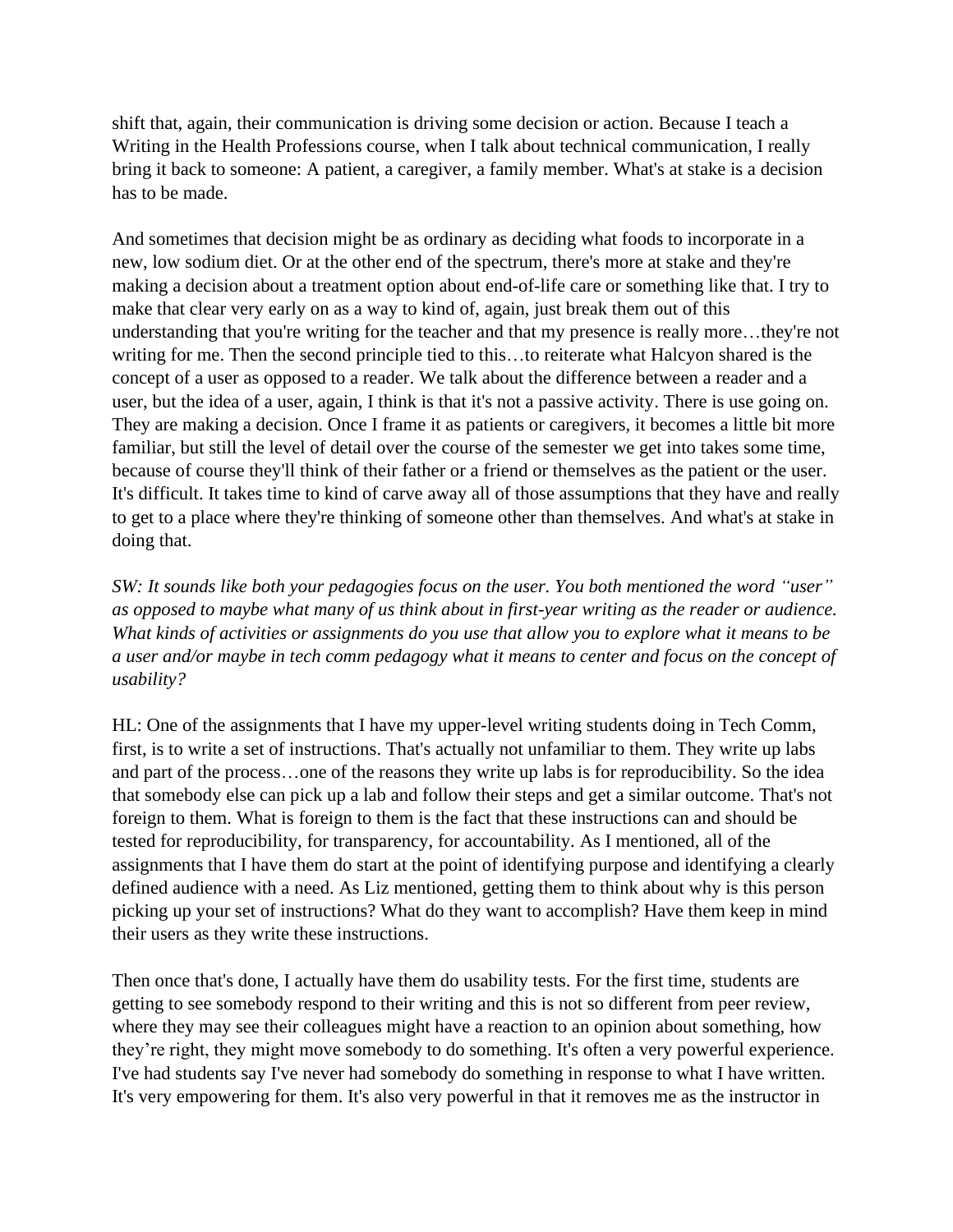terms of how I correct and train and teach because they see somebody stumble on something, or it's not clear…that's far, far more powerful than when I can see it. I can tell you that's going to be a problem, but for them to see…they have the opportunity to see somebody grapple with their writing. I think is a really powerful thing.

LH: Yeah, in my Writing for the Health Professions, I have an assignment that is to assess the usefulness, clarity, and understandability of a piece of public facing health education, or health material. Again, I don't think that's like a new or kind of innovative assignment, but what has changed for me over the several semesters…I have been designing iteratively. This assignment, I initially approached it as choose a document and let's talk about plain language and design and sort of how all of those things support the messaging of the document. They did that well, but of course the user dropped out and…at that time, talking about the user, I really had put it into the background. The user became almost just like a homework assignment, you know, so who do you imagine would be using this or reading it? What I found though, too, is what shifted is I've given more emphasis to that persona. What's become less important…what I've put less emphasis on is that document analysis. I've had to elevate what I thought was just a one-off homework assignment to sort of a major project. So now, it is creating a user persona. Which again is not a new kind of assignment.

I do have some constraints, though. The kind of research that I ask my students to do is limited cause we don't have access to patient populations. So we spend a lot of time talking about where do you…how can you learn about someone who's different from yourself when you don't have access to them directly? I actually find that very fruitful. I think it opens their eyes to see different ways that they can learn about a particular condition. I send them to like blog posts, illness blogs are very common for certain conditions, and they sort of see other persons kind of documenting maybe what it's like to live with a chronic illness. So the user persona takes on a lot more depth. We kind of move from demographic characteristics, and when it comes to health information, I also spend a lot of time…health decisions are very much informed by beliefs and attitudes. And that's also something students I think have taken for granted. Of course, everyone's going to do what the physician says, or of course, they're going to share everything up front with their physician. So part of this user persona is starting to flesh out some of those things that are less tangible, what motivates someone, what kinds of health experiences might a person have that might be influencing their hesitancy about surgery and so forth.

So as a result, this persona takes on sort of a life of its own. The other difference I would say that I found helpful for students is…I actually do the persona as a collaborative assignment. I used to have them do it individually and what was happening when I would ask them how they came up with some reflection on their development of the persona, I was getting a lot of... "I based this on my uncle or my roommate." And truthfully, I didn't see a problem with that, but in terms of my goals of a truly user centered persona, someone other than themselves, I realized that that was working against it. The collaboration I found helps them see that there is more than one way to talk about someone with a particular condition. I find that they kind of bounce ideas off of each other. It also allows them to do more, the breadth of research I think is better. So then they come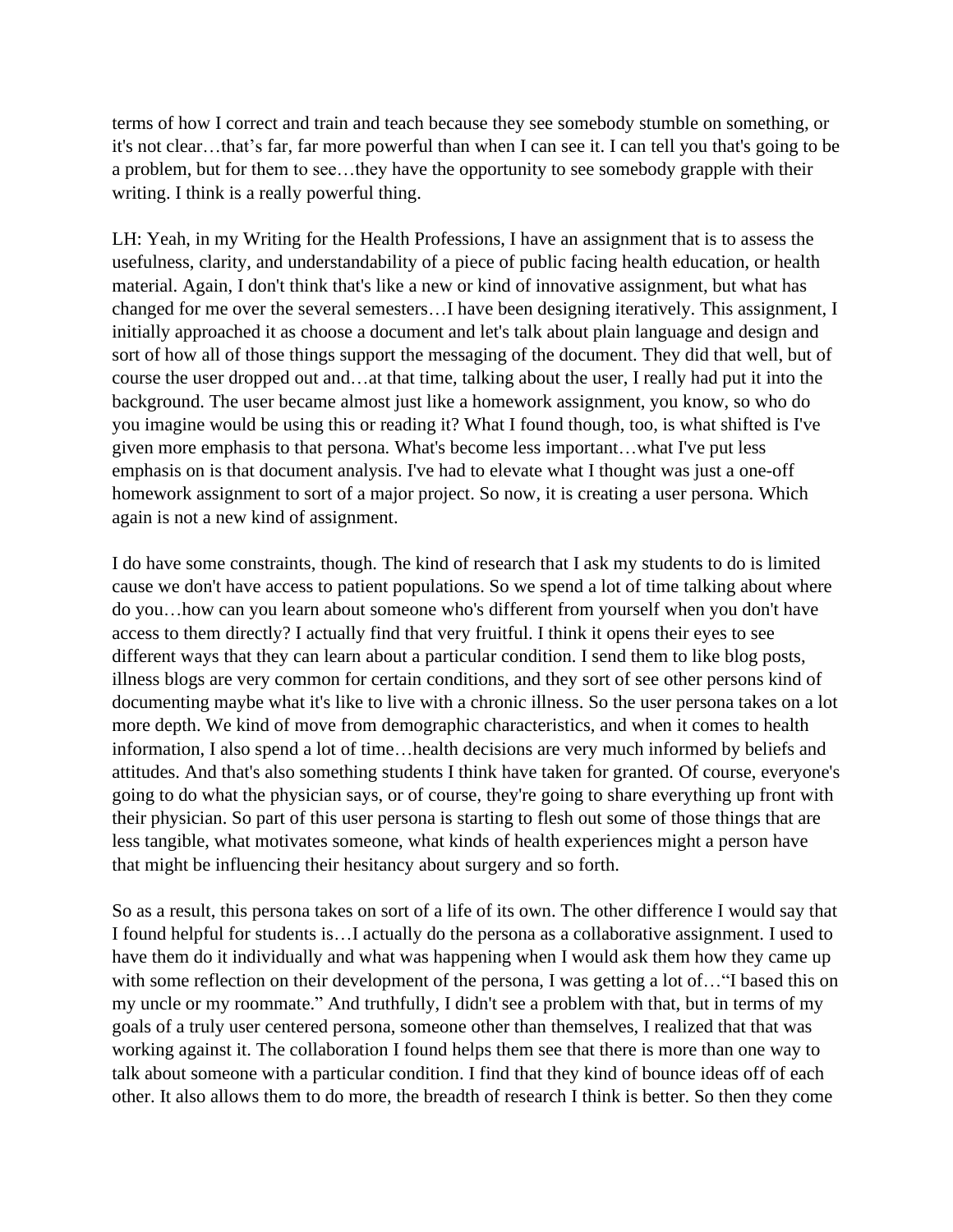together with…I found this out or here's this, and so they sort of put together their persona collaboratively and kind of negotiating the different ways that this persona could take shape. Ultimately showing them that there isn't one type of person, like who's going to have a knee replacement surgery that they actually see that they have, "Wow, it's not just my uncle. There are all these other variables to take into account."

*SW: You co-wrote a chapter called "Confronting Methodological Stasis: Re-Examining Approaches to Technical Communication Pedagogical Literacy Frameworks." That's in the edited collection Effective Teaching of Technical Communication: Theory, Practice, and Application, which won the 2022 CCCC Award for Best Original Collection of Essays in Technical or Scientific Communication. Can you talk more about what you're doing in this chapter, your purposes for writing, and what you hope teachers will take away from this?* 

HL: As I was listening to Liz talk, and based on the questions that you've asked us so much of what we've shared led to this research. Liz and I talk about pedagogy all the time, and we talk about the kinds of challenges that we have teaching our students to write, particularly as we described who our students are and where they're coming from. One of the things that we recognize is that we feel a kind of pressure in our upper-level writing classes to create multiply literate students that on the surface, we are asking them to do one thing, but really there are so many literacies that we require of them. And some of them, they've not received instruction that developed those literacies prior to our class. So we found ourselves teaching at different institutions, finding the same challenges, because we were always teaching this service course.

In our own research and what this chapter's trying to do is engage with critically the pedagogical literacy framework in our field and how that helps us think about our classroom, our curriculum design, our programmatic design. But how it also helps us identify exactly what we are doing in our classrooms. So the article offers a critique of the way in which the field has engaged with Kelli Cargile Cook's "layered literacies." These pedagogical frameworks Kelli worked on over 20 years ago has really sort of held its ground in the field. It has influenced many of the rules that we produce in technical and scientific communication, but there really hasn't been any critical engagement with the pedagogical framework. And that's what we were seeking to do because of the kinds of problems we were encountering in our own classrooms.

One of the things that the article does is that it offers an insight into the way in which over the last 20 years our field has been engaging with Cook's framework. So we saw after studying…looking at a number of colleagues' writings and research is that there are these patterns of engagement. One pattern, for example, is adding. Kelli Cargile Cook has established that there are basically six literacies like basic, technological, critical, social and so on. What we saw the field doing is coming alongside, recognizing that they have a new literacy that doesn't fit into these six categories. So they proposed "adding" in one. So adding was one of those patterns of engagement that we were doing as a field without really critically examining what adding does to literacy frameworks.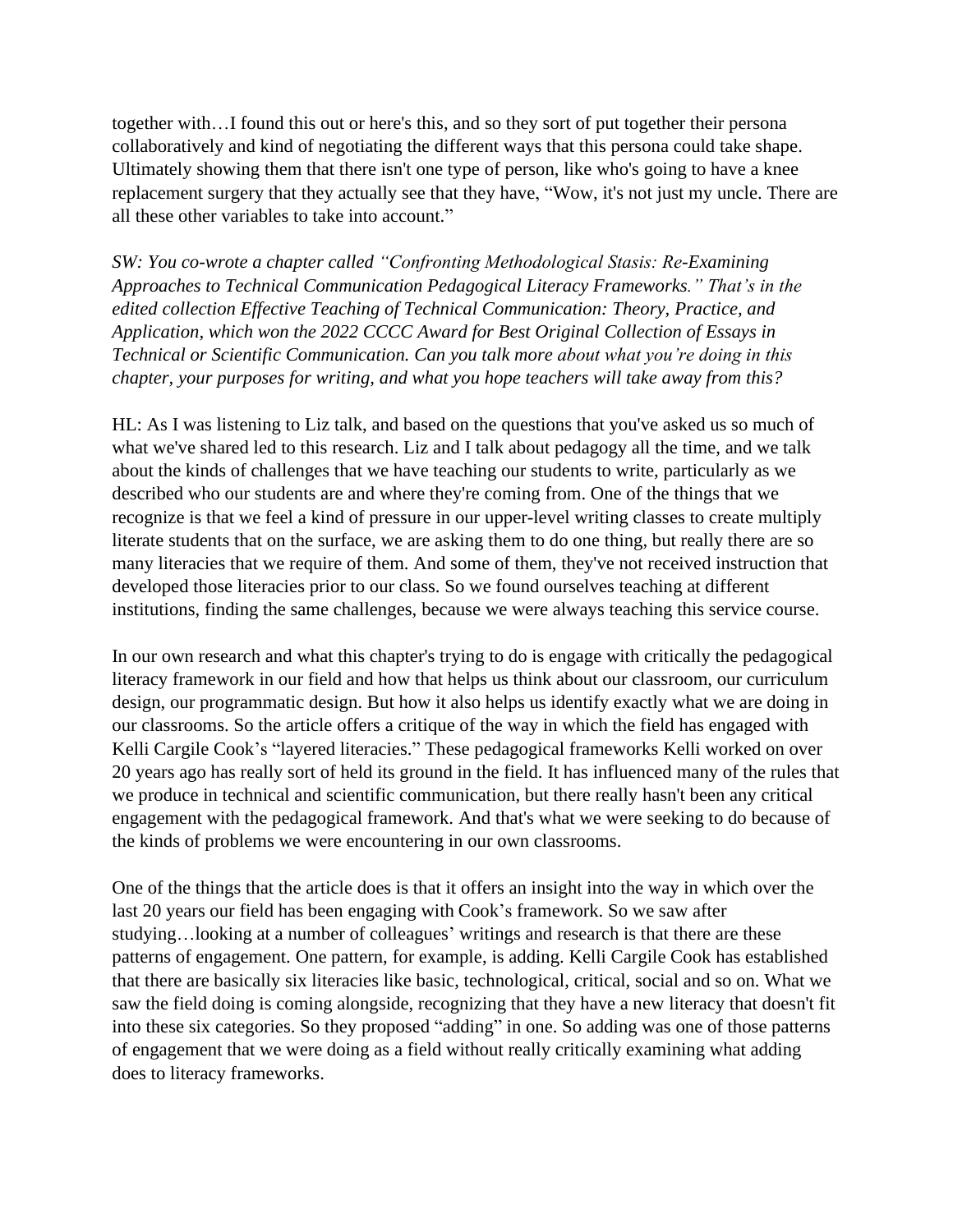And so we've identified four types of patterns. We talk about adding, we talk about deepening, we talk about stacking, and checklisting…and the way that it works in our research. But we also ask our readers to consider, let's say the practice of adding a fourth, a fifth or sixth, a seventh and eighth, where does it stop? How does that make the framework bloated? How does it make the framework unsustainable? So in essence, this article is asking us to consider how we engage with the literacy framework that we currently have and how might we break what we call the methodological stasis. That in the last 20 years we really have not come up with another methodology to identify and talk about pedagogical literacy frameworks in our field.

LH: And I think where we kind of end our article or some of our takeaways is…so we've identified these engagement patterns, but the question I think is…the so what, and what happens if we don't think differently about how we engage, so we identify three characteristics of what a kind of a more responsive living pedagogical literacy framework. Characteristics it should have. And those three characteristics are responsive, so a responsive framework is one that responds or accommodates new literacies, traditional literacies, over time and also accommodates the different entry points for these literacies. This is kind of a reference to how and what started with...which is when students come to us, they're hearing about some of these literacies and I'll just…design, for example. They're coming, that's new to them.

Whereas maybe other literacies, like a research literacy, might be something that's more developed for them. So having a framework that doesn't just accommodate the different literacies, but accommodates the different developmental stages in which students are grappling with these literacies was important. Another characteristic is this multi or we used the word "multidimensional." So, what was important in Cargile Cook's framework was this "layeredness." But in keeping with I think a more responsive framework, what we see is that layeredness actually is more of an interdependence. And so again, as a way of breaking from patterns of stacking or adding, a framework that demonstrates or recognizes how these literacies are interdependent. And that it's not necessarily sequential or they're not discreet that they are coexisting or co-developing in many cases.

And then the third characteristic we identify as just sustainability. I think Hal kind of referenced this. Sustainable, of course, is ensuring that the framework not just that it continues to grow, but it's useful. And it's relevant. As in keeping with the field's growth and development and all of the new things that is happening. So those three characteristics is kind of one of our conclusions. I guess a recommendation as to break out of this stasis. What might a pedagogical literacy framework demonstrate beyond that then? Just our takeaways we frame as questions. Because we don't have…we're not suggesting what the framework is, but more so our takeaway is to kind of ignite or spur engagement of the field.

So we pose questions as a way of doing that. A couple of our questions then we ask: Is a single framework necessary? Or would multiple frameworks be preferable? And if the field did have multiple frameworks, would this be an asset for our field's identity? Or where would it take away from our identity as a field? A second question, which I know Hal and I, we think is very